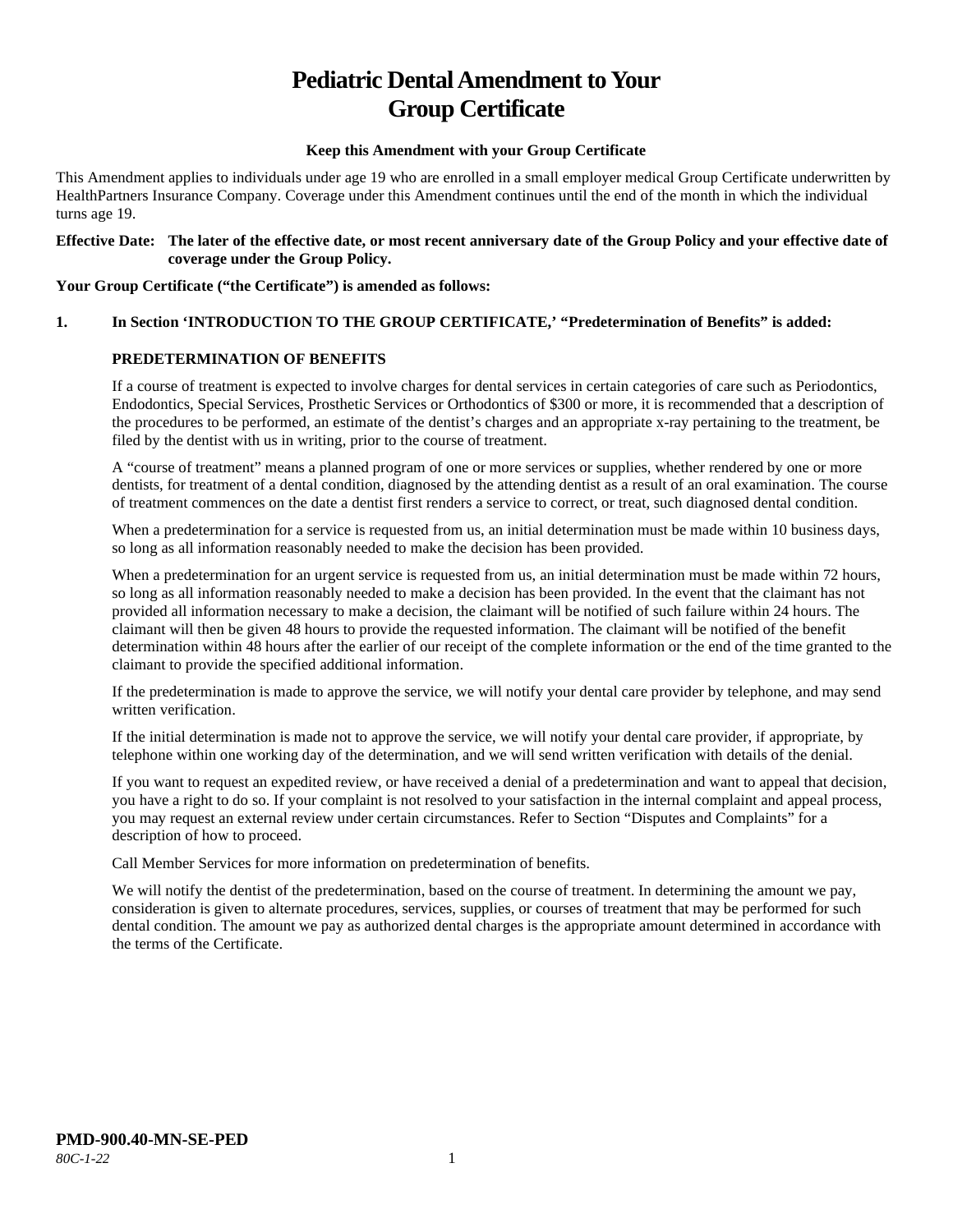If a description of the procedures to be performed, and an estimate of the dentist's charges are not submitted in advance, we reserve the right to make a determination of benefits payable, taking into account alternate procedures, services, supplies or courses of treatment, based on accepted standards of dental practice.

Predetermination for services to be performed is limited to services performed within 90 days from the date such course of treatment was approved by us. Additional services required after 90 days may be submitted in writing, as a new course of treatment, and approved on the same basis as the prior plan.

## **2. In Section 'DEFINITIONS OF TERMS USED,' the following definitions are added:**

**Clinically Accepted Dental Services.** These are techniques or services, accepted for general use, based on risk/benefit implications (evidence based). Some clinically accepted techniques are approved only for limited use, under specific circumstances.

**Consultations**. These are diagnostic services provided by a dentist or dental specialist other than the practitioner who is providing treatment.

**Cosmetic Care.** These are dental services to improve appearance, without treatment of a related illness or injury.

**Customary Restorative Materials.** These are amalgam (silver fillings), glass ionomer and intraorally cured acrylic resin and resin-based composite materials (white fillings).

**Date of Service.** This is generally the date the dental service is performed. For prosthetic, or other special restorative procedures, the date of service is the date impressions were made for final working models. For endodontic procedures, date of service is the date on which the root canal was first entered for the purpose of canal preparation.

**Dentist.** This is a professionally degreed doctor of dental surgery or dental medicine who lawfully performs a dental service in strict accordance with governmental licensing privileges and limitations.

**Elective Procedures.** These are procedures which are available to patients but which are not dentally necessary.

**Emergency Dental Care.** These are services for an acute dental condition that would lead a prudent layperson to reasonably expect that the absence of immediate care would result in serious impairment to the dentition or would place the person's oral health in serious jeopardy.

**Endodontics.** This is the treatment of diseases of the dental pulp. Endodontics includes root canal therapy, pulp capping procedures, apexification and periapical procedures associated with root canal treatment.

**Medically Necessary Orthodontic Services.** These are comprehensive medically necessary services covered for pediatric dental insureds who have a severe handicapping malocclusion related to a medical condition resulting from congenital, craniofacial or dentofacial malformations involving the teeth and requiring reconstructive surgical correction in addition to orthodontic services.

**Oral Surgery.** This is routine surgery involving teeth or alveolar bone, including extraction and alveolectomy. Oral surgery may include other oral treatment and surgery, if a dentist considers it dentally necessary. Oral surgery does not include orthodontia, orthognathic surgery, and placement of dental implants or surgical care that is necessary because of a medical condition.

**Orthodontics.** This is medically necessary dental care for the correction of severe handicapping malocclusion of teeth using appliances and techniques that alter the position of teeth in the jaws.

**Orthognathic Surgery.** This is oral surgery to alter the position of the jaw bones.

**Periodontics.** This is non-surgical and surgical treatment of diseases of the gingiva (gums) and bone supporting the teeth.

**Prosthetic Services.** These are services to replace missing teeth; including the prescribing, repair, construction, replacement and fitting of fixed bridges and full or partial removable dentures.

## **3. The following are added to Section "SERVICES NOT COVERED," and apply only to Pediatric Dental benefits:**

• Treatment, procedures or services which are not dentally necessary and/or which are primarily educational in nature or for the vocation, comfort, convenience, appearance or recreation of the insured.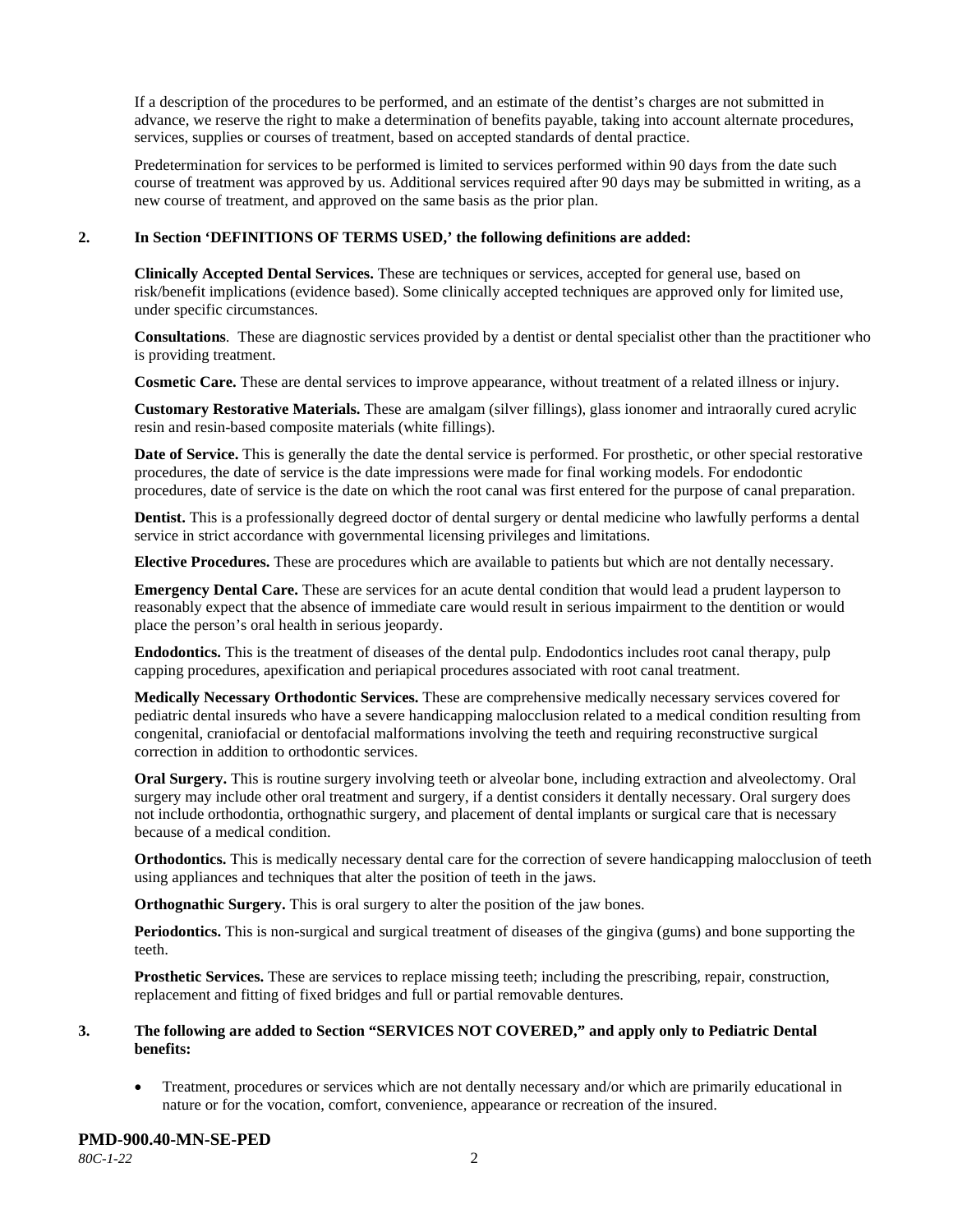- The treatment of conditions which foreseeable result from excluded services.
- For Network Benefits, treatment, procedures or services which are not provided by a network dentist or other authorized provider or are not authorized by us.
- Dental services or supplies primarily intended to alter the shape, appearance and function of the teeth for cosmetic purposes, or for the purpose of improving the appearance of your teeth. This includes tooth whitening, tooth bonding and veneers that cover the teeth, and any services intended to replace existing restorations done historically for cosmetic reasons, even if due to material failure (wear/chipping/fracture) or the presence of decay at the restorative margin. This exclusion does not apply to services for reconstructive surgery. However, to the extent that these reconstructive surgery services are paid as medical services under the Certificate, they are not covered as Pediatric Dental services.
- Hospitalization or other facility charges.
- Local anesthesia or use of electronic analgesia billed as a separate procedure is not covered. Inhaled nitrous oxide is not covered. General anesthesia and intravenous sedation are not covered except as indicated in this Amendment.
- Orthodontic services, except as provided in this Amendment.
- Orthognathic surgery (surgery to reposition the jaws).
- Services which are elective, investigative, experimental or not otherwise clinically accepted.
- Procedures, appliances or restorations that are necessary to alter, restore or maintain occlusion, including but not limited to: increasing vertical dimension, replacing or stabilizing tooth structure lost by attrition (including chipping or fractures of tooth structure or restorations), or erosion, abfraction, abrasion, or realigning teeth, except as covered orthodontic services provided in this Amendment. Mandibular orthopedic appliances and bite planes are also not covered.
- Procedures, appliances (other than occlusal guards, as indicated in this Amendment) or restorations for the prevention of bruxism (grinding of teeth) or clenching.
- Services for the following items:
	- o replacement of any missing, lost or stolen dental or implant-supported prosthesis.
	- o replacement or repair of orthodontic appliances.
	- replacement of orthodontic appliances due to non-compliance.
- Services related to a prosthetic or special restorative appliance which was installed or delivered more than 60 days after termination of coverage.
- Diagnostic testing that is performed and billed as a separate procedure such as collection of microorganisms for culture, viral cultures, genetic testing for susceptibility or oral disease and caries susceptibility tests. This includes all oral pathology and laboratory testing charges.
- For non-network coverage, dental services related to the replacement of any teeth missing prior to the insured's effective date under this Amendment.
- Dental services, supplies and devices not expressly covered as a benefit under this Amendment.
- Prescription drugs and medications prescribed by a dentist. This includes gingival irrigation.
- Services provided to the insured which the insured is not required to pay.
- The portion of a billed charge for an otherwise covered service by a non-network provider, which is in excess of our maximum amount allowed. We also do not cover charges or a portion of a charge which is either a duplicate charge for a service or charges for a duplicate service.
- Services for injury or illness either (a) arising out of an injury in the course of employment and subject to workers' compensation or similar law; or (b) for which benefits are payable without regard to fault, under coverage statutorily required to be contained in any motor vehicle or other liability insurance policy or equivalent self-insurance; or (c) for which benefits are payable under another policy of accident and health insurance, Medicare or any other governmental program.
- Except where expressly addressed in this Amendment, when multiple, acceptable treatment options exist related to a specific dental problem, we will provide benefits based upon the least costly alternative treatment. This includes inlay restorations paid as corresponding amalgam restorations.
- Services covered under the patient's medical plan, except to the extent not covered under the patient's medical plan.
- Additional charges for office visits that occur after regularly scheduled hours, missed appointments or appointments cancelled on short notice.
- Onlays, veneers or partial crowns fabricated from extraorally cured composite resin or porcelain.
- Periodontal splinting.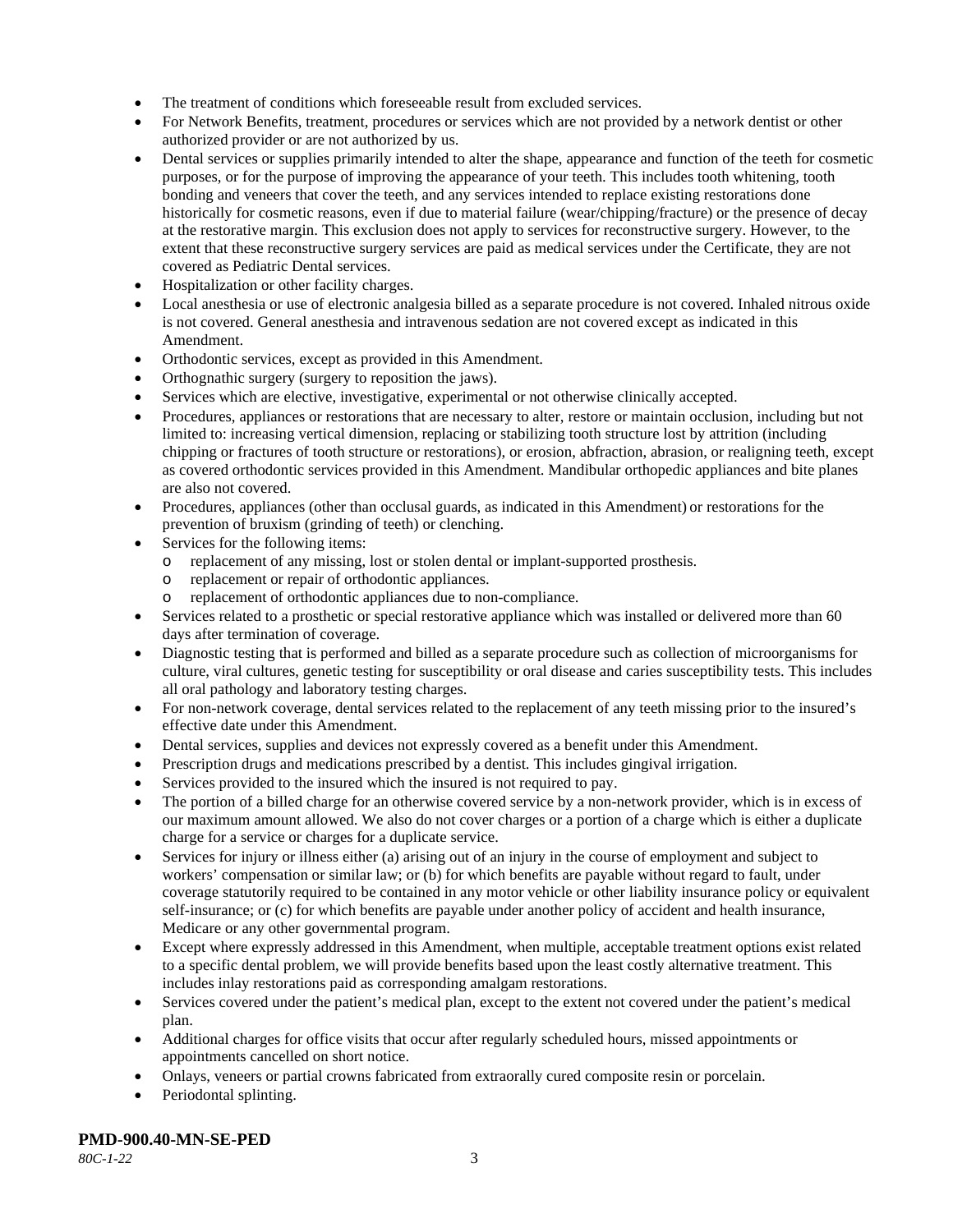- Athletic mouthguards.
- Charges for infection control, sterilization and waste disposal.
- Charges for sales tax.
- Treatment, procedures, or services or drugs which are provided when you are not covered under this Amendment.
- Cone beam CT capture and interpretation.
- Harvest of bone for use in autogenous grafting procedure.
- Charges for maxillofacial prosthetics.
- Charges for case presentations for treatment planning or behavioral management.
- Charges for enamel microabrasion, odontoplasty and pulpal regeneration.
- Charges for surgical procedures for isolation of a tooth with a rubber dam.
- Non-intravenous conscious sedation and drugs to treat anxiety or pain.
- Charges for endodontic endosseous implants.
- Charges for intentional reimplantation (including necessary splinting).
- Charges for canal preparation and fitting of preformed dowel or post.
- Charges for temporary crowns for fractured teeth.
- Charges for interim or custom abutments for implants.
- Charges for rebonding, recementing and repair of fixed retainers.
- Charges for surgical placement of a temporary anchorage device.
- Charges for autogenous or nonautogenous osseous, osteoperiosteal or cartilage graft of the mandible or maxilla.
- Charges for anatomical crown exposure.
- Interim prostheses.
- Connector bars, stress breakers and precision attachments.
- Provisional pontics, crowns and retainer crowns.
- Copings.
- Oral hygiene instruction.
- Removal of fixed space maintainers.
- Hospital, home and extended care facility visits by dental providers.
- Gold foil restorations.
- Treatment for correction of malocclusion of teeth and associated dental and facial disharmonies, and posttreatment retainers, when treatment is not medically necessary.
- Maxillofacial MRI, maxillofacial ultrasound and sialoendoscopy capture and interpretation.
- Post processing of image or image sets.
- Caries risk assessment and documentation.
- Charges for unspecified procedures.
- Charges for the placement of a restorative foundation for an indirect restoration.
- Charges for periradicular services and bone grafts or other material used in conjunction with periradicular surgery.
- Non-dental administrative fees and charges including, but not limited to dental record preparation, and interest charges.
- Services related to the diagnosis and treatment of Temporomandibular Joint Dysfunction (TMD).
- Services associated with non-covered services.

## **4. The Benefits Chart is expanded to include the following:**

## **Pediatric Dental Benefits Chart**

**The Certificate covers Preventive and Diagnostic Services, Basic, Special, Prosthetic and medically necessary Orthodontia Services only, for insureds under age 19.**

**HealthPartners Insurance Company agrees to cover the dental services described below. This Benefits Chart describes the level of payment that applies for each of the covered services. To be covered, dental services or items described below must be medically or dentally necessary. The date of service must be while you are enrolled in the plan.**

**Coverage for eligible services is subject to the exclusions, limitations and other conditions of this Amendment and the Certificate. See item 3. of this Amendment for additional information about exclusions.**

## **PMD-900.40-MN-SE-PED**

*80C-1-22* 4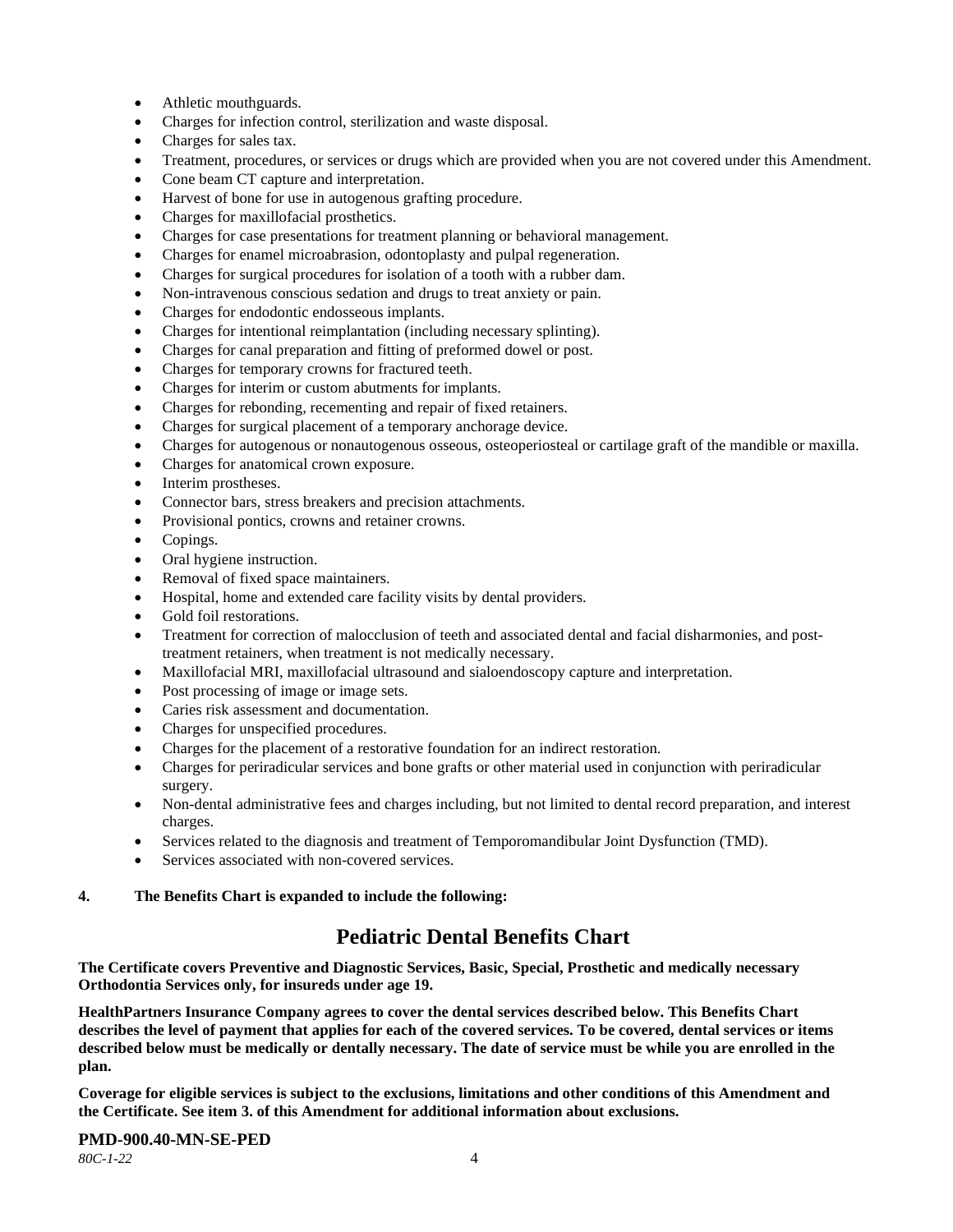**This dental plan allows you to choose, at any time, dentists within the dental network (Network Benefits), or dentists outside of the network (Non-Network Benefits).**

**The amount that we pay for covered services is listed below. The insured is responsible for the specified dollar amount and/or percentage of charges that we do not pay. Coverage may vary according to your network selection.**

**Benefits are underwritten by HealthPartners Insurance Company.**

**When you use Non-Network providers, benefits are substantially reduced and you will likely incur significantly higher out-of-pocket expenses. A Non-Network provider does not usually have an agreement with HealthPartners Insurance Company to provide services at a discounted fee. In addition, Non-Network Benefits are restricted to the usual and customary amount under the definition of "Charge." The usual and customary amount can be significantly lower than a Non-Network provider's billed charges. If the Non-Network provider's billed charges are over the usual and customary amount, you pay the difference, in addition to any required deductible, copayment and/or coinsurance, and these charges do not apply to the out-of-pocket limit.**

**This plan is subject to plan and benefit changes required to maintain compliance with federal and state law. This includes, but is not limited to, benefit changes required to maintain a certain actuarial value or metal level. We may also change your deductible, coinsurance and out-of-pocket limit values on an annual basis to reflect cost of living increases.**

**These definitions apply to this Amendment.**

| <b>Calendar Year:</b>  | This is the 12-month period beginning 12:01 A.M. Central Time, on January 1, and<br>ending 12:00 A.M. Central Time of the next following December 31.                                                                                                                                                                                                                                                                                                                                                                                                                                                                                                                                                                                                                                                                                                                                                                                                                 |
|------------------------|-----------------------------------------------------------------------------------------------------------------------------------------------------------------------------------------------------------------------------------------------------------------------------------------------------------------------------------------------------------------------------------------------------------------------------------------------------------------------------------------------------------------------------------------------------------------------------------------------------------------------------------------------------------------------------------------------------------------------------------------------------------------------------------------------------------------------------------------------------------------------------------------------------------------------------------------------------------------------|
| <b>Charge:</b>         | For covered services delivered by network providers, this is the provider's discounted<br>charge for a given dental/surgical service, procedure or item, which network providers<br>have agreed to accept as payment in full.                                                                                                                                                                                                                                                                                                                                                                                                                                                                                                                                                                                                                                                                                                                                         |
|                        | For covered services delivered by non-network providers, this is the provider's charge<br>for a given dental/surgical service, procedure or item, up to our maximum amount<br>allowed for that service, procedure or item.                                                                                                                                                                                                                                                                                                                                                                                                                                                                                                                                                                                                                                                                                                                                            |
|                        | Our maximum amount allowed is based on the usual and customary charge for a given<br>dental/surgical service, procedure or item. It is consistent with the charge of other<br>providers of a given service or item in the same region. You must pay for any charges<br>above the maximum amount allowed, and they do not apply to the out-of-pocket limit.                                                                                                                                                                                                                                                                                                                                                                                                                                                                                                                                                                                                            |
|                        | To be covered, a charge must be incurred on or after the insured's effective date and<br>on or before the termination date. For network provider charges, the amount of the<br>copayment or coinsurance, or the amount applied to any deductible, is based on the<br>agreed fee applicable to the network provider, or a reasonable estimate of the cost<br>according to a fee schedule equivalent. For non-network provider charges, the amount<br>considered as a copayment or coinsurance, or the amount applied to any deductible, is<br>based on the lesser of the billed charge and our maximum amount allowed.                                                                                                                                                                                                                                                                                                                                                 |
| Copayment/Coinsurance: | The specified dollar amount, or percentage, of charges incurred for covered services,<br>which we do not pay, but which an insured must pay, each time an insured receives<br>certain dental services, procedures or items. Our payment for those covered services or<br>items begins after the copayment or coinsurance is satisfied. Covered services or items<br>requiring a copayment or coinsurance are specified in this Benefits Chart. For network<br>provider charges, the amount considered as a copayment or coinsurance is based on<br>the agreed fee applicable to the network provider, or a reasonable estimate of the cost<br>according to a fee schedule equivalent. For non-network provider charges, the amount<br>considered as a copayment or coinsurance is based on the lesser of the billed charge<br>and our maximum amount allowed. A copayment or coinsurance is due at the time a<br>service is rendered, or when billed by the provider. |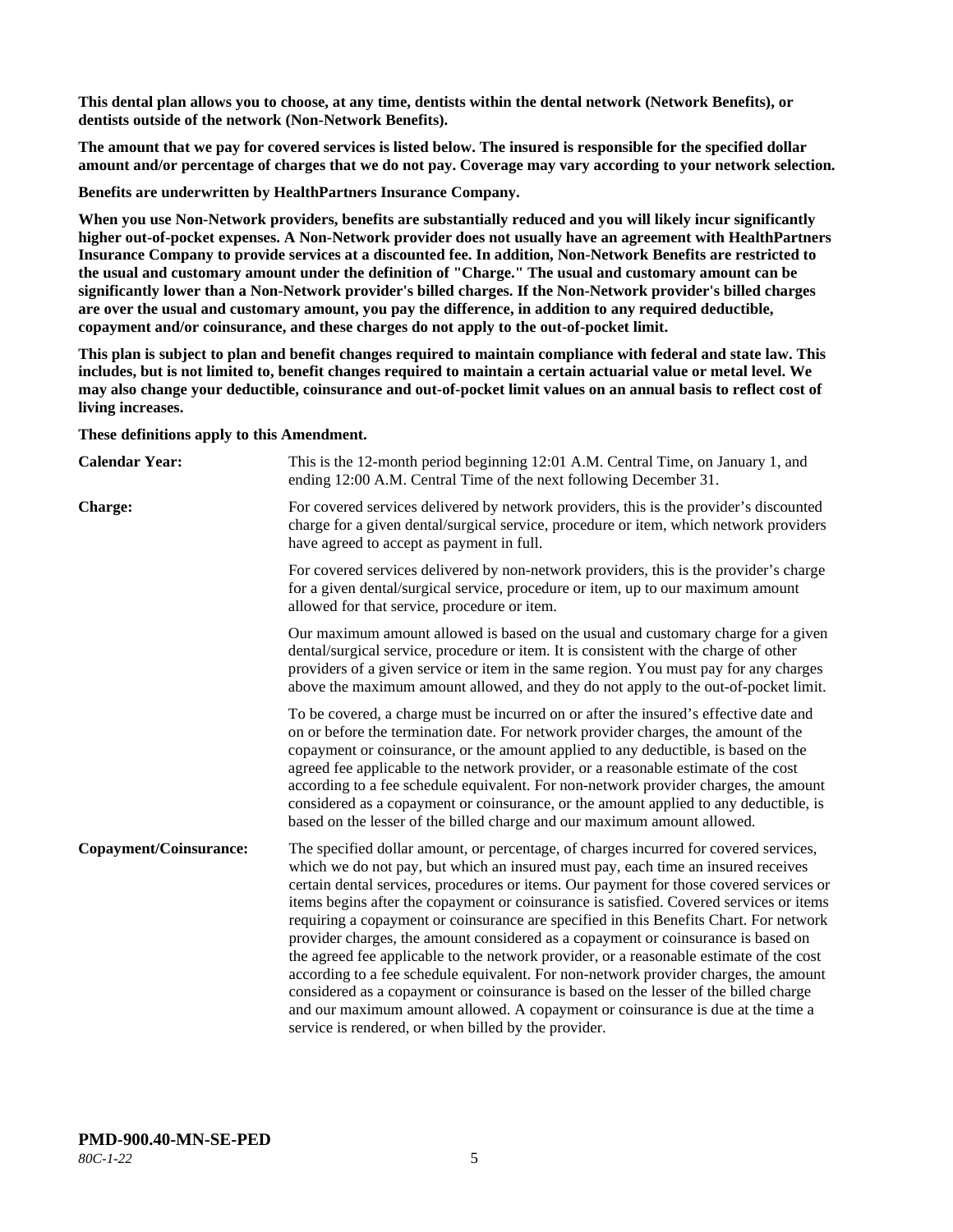| Deductible:                    | The specified dollar amount of charges incurred for covered services, which we do not<br>pay, but an insured or a family has to pay first in a calendar year. Our payment for<br>those services or items begins after any deductible is satisfied. Your plan has an<br>embedded deductible. This means once an insured meets the individual deductible, the<br>plan begins paying benefits for that person. If two or more members of the family meet<br>the family deductible, the plan begins paying benefits for all members of the family,<br>regardless of whether each insured has met the individual deductible. However, an<br>insured may not contribute more than the individual deductible towards the family<br>deductible. The amount of the charges that apply to any deductible are based on (1) the<br>agreed fee applicable to the network provider, or a reasonable estimate of the cost<br>according to a fee schedule equivalent; or (2) the lesser of the billed charge and our<br>maximum amount allowed for the non-network provider. This Benefits Chart indicates<br>which covered services are not subject to the deductible. |
|--------------------------------|---------------------------------------------------------------------------------------------------------------------------------------------------------------------------------------------------------------------------------------------------------------------------------------------------------------------------------------------------------------------------------------------------------------------------------------------------------------------------------------------------------------------------------------------------------------------------------------------------------------------------------------------------------------------------------------------------------------------------------------------------------------------------------------------------------------------------------------------------------------------------------------------------------------------------------------------------------------------------------------------------------------------------------------------------------------------------------------------------------------------------------------------------------|
| <b>Out-of-Pocket Expenses:</b> | You pay any specified copayments/coinsurance and deductibles applicable for<br>particular services, subject to the out-of-pocket limit described below. These amounts<br>are in addition to the monthly premium payments.                                                                                                                                                                                                                                                                                                                                                                                                                                                                                                                                                                                                                                                                                                                                                                                                                                                                                                                               |
| <b>Out-of-Pocket Limit:</b>    | You pay any copayments/coinsurance and deductibles for covered services, to the individual<br>or family out-of-pocket limit. Thereafter we cover 100% of charges incurred for all other<br>covered services, for the rest of the calendar year. You pay amounts greater than the out-of-<br>pocket limits if any benefit maximums are exceeded.                                                                                                                                                                                                                                                                                                                                                                                                                                                                                                                                                                                                                                                                                                                                                                                                         |
|                                | Non-Network Benefits above the maximum amount allowed (see definition of "charge"<br>above) do not apply to the out-of-pocket limit.                                                                                                                                                                                                                                                                                                                                                                                                                                                                                                                                                                                                                                                                                                                                                                                                                                                                                                                                                                                                                    |
|                                | You are responsible to keep track of the out-of-pocket expenses. Contact Member Services<br>for assistance in determining the amount paid by the insured for specific eligible services<br>received. Claims for reimbursement under the out-of-pocket limit provisions are subject to<br>the same time limits and provisions described under the "Claims Provisions" section of the<br>Certificate.                                                                                                                                                                                                                                                                                                                                                                                                                                                                                                                                                                                                                                                                                                                                                     |

## **Limits shown below are combined under your Network Benefits and Non-Network Benefits.**

## **Individual Calendar Year Deductible**

| <b>Network Benefits</b>                                                                   | Non-Network Benefits                                                                           |
|-------------------------------------------------------------------------------------------|------------------------------------------------------------------------------------------------|
| See your Network Benefits individual deductible<br>under your Medical Plan Benefits Chart | See your Non-Network Benefits individual<br>deductible under your Medical Plan Benefits Chart. |

## **Family Calendar Year Deductible**

| <b>Network Benefits</b>                                                                | <b>Non-Network Benefits</b>                                                                |
|----------------------------------------------------------------------------------------|--------------------------------------------------------------------------------------------|
| See your Network Benefits family deductible under<br>vour Medical Plan Benefits Chart. | See your Non-Network Benefits family deductible<br>under your Medical Plan Benefits Chart. |

## **Individual Calendar Year Out-of-Pocket Limit**

| <b>Network Benefits</b>                                                                                 | <b>Non-Network Benefits</b>                                                                                |
|---------------------------------------------------------------------------------------------------------|------------------------------------------------------------------------------------------------------------|
| See your Network Benefits individual out-of-<br>pocket limit under your Medical Plan Benefits<br>Chart. | See your Non-Network Benefits individual<br>out-of-pocket limit under your Medical Plan<br>Benefits Chart. |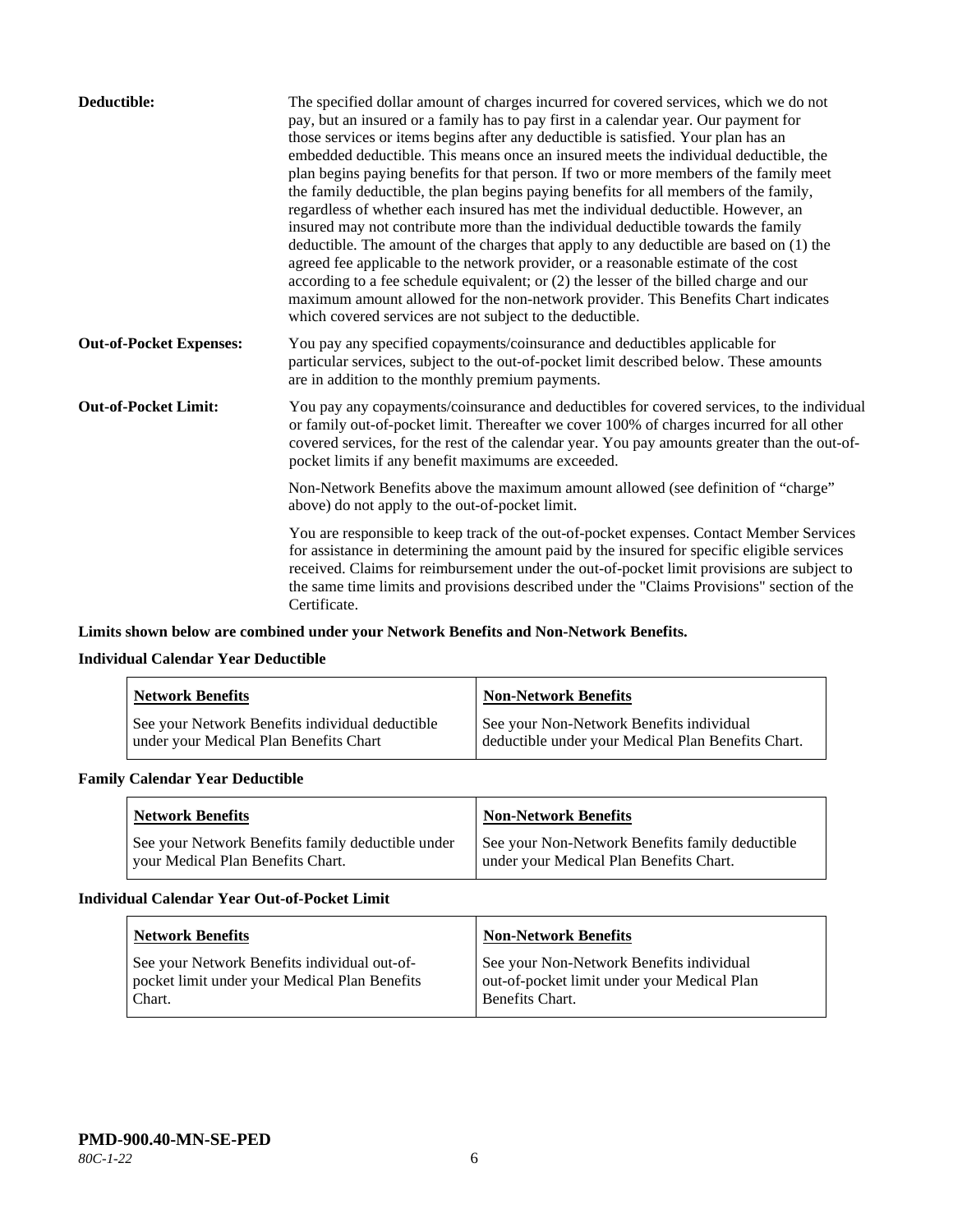| <b>Network Benefits</b>                                                                             | <b>Non-Network Benefits</b>                                                                             |
|-----------------------------------------------------------------------------------------------------|---------------------------------------------------------------------------------------------------------|
| See your Network Benefits family out-of-<br>pocket limit under your Medical Plan Benefits<br>Chart. | See your Non-Network Benefits family out-of-<br>pocket limit under your Medical Plan Benefits<br>Chart. |

## **PREVENTIVE AND DIAGNOSTIC SERVICES**

## **Covered Services:**

We cover the following preventive and diagnostic services, with certain limitations which are listed below. For this category, deductible does not apply to Network Benefits.

- **Routine dental care examinations for new and existing patients** limited to twice each calendar year.
- **Dental cleaning (prophylaxis or periodontal maintenance cleaning)** limited to twice each calendar year.
- **Professionally applied topical fluoride (other than silver diamine fluoride)** limited to twice each calendar year.
- **Silver diamine fluoride** limited to twice per tooth each calendar year.
- **Pit and Fissure sealant application and preventive resin restoration** limited to one application per tooth per 36 month period, for unrestored permanent molars.
- Bitewing x-rays- limited to twice each calendar year.
- Full mouth or panoramic x-rays limited to once every sixty months.
- **Other x-rays, except as provided in connection with orthodontic diagnostic procedures and treatment.**
- **Space maintainers (fixed or removable appliances designed to prevent adjacent and opposing teeth from moving)** for lost primary teeth.
- **Evaluations that are not routine and periodic, including: problem-focused evaluations (either limited or detailed and extensive), periodontal evaluations, and evaluations for insureds under the age of 3 which include counseling with the primary caregiver.**
- **Screening or assessments of a patient** limited to twice each calendar year.

| <b>Network Benefits</b>       | <b>Non-Network Benefits</b>  |
|-------------------------------|------------------------------|
| 100% of the charges incurred. | 50% of the charges incurred. |

## **Not Covered:**

- Diagnostic testing that is performed and billed as a separate procedure such as collection of microorganisms for culture, viral cultures, genetic testing for susceptibility or oral disease and caries susceptibility tests. This includes all oral pathology and laboratory testing charges.
- Additional charges for office visits that occur after regularly scheduled hours, office visits for observation, missed appointments or appointments cancelled on short notice.
- Cone beam CT capture and interpretation.
- Oral hygiene instruction.
- Removal of fixed space maintainers.
- Hospital, home and extended care facility visits by dental providers.
- Maxillofacial MRI, maxillofacial ultrasound and sialoendoscopy capture and interpretation.
- Post processing of image or image sets.
- Caries risk assessment and documentation.
- Charges for unspecified procedures.
- See "Services Not Covered" in item 3. of this Amendment.

## **BASIC SERVICES**

## **Covered Services:**

We cover the following services:

- **Consultations.**
- **Emergency treatment for relief of pain.**

## **PMD-900.40-MN-SE-PED**

*80C-1-22* 7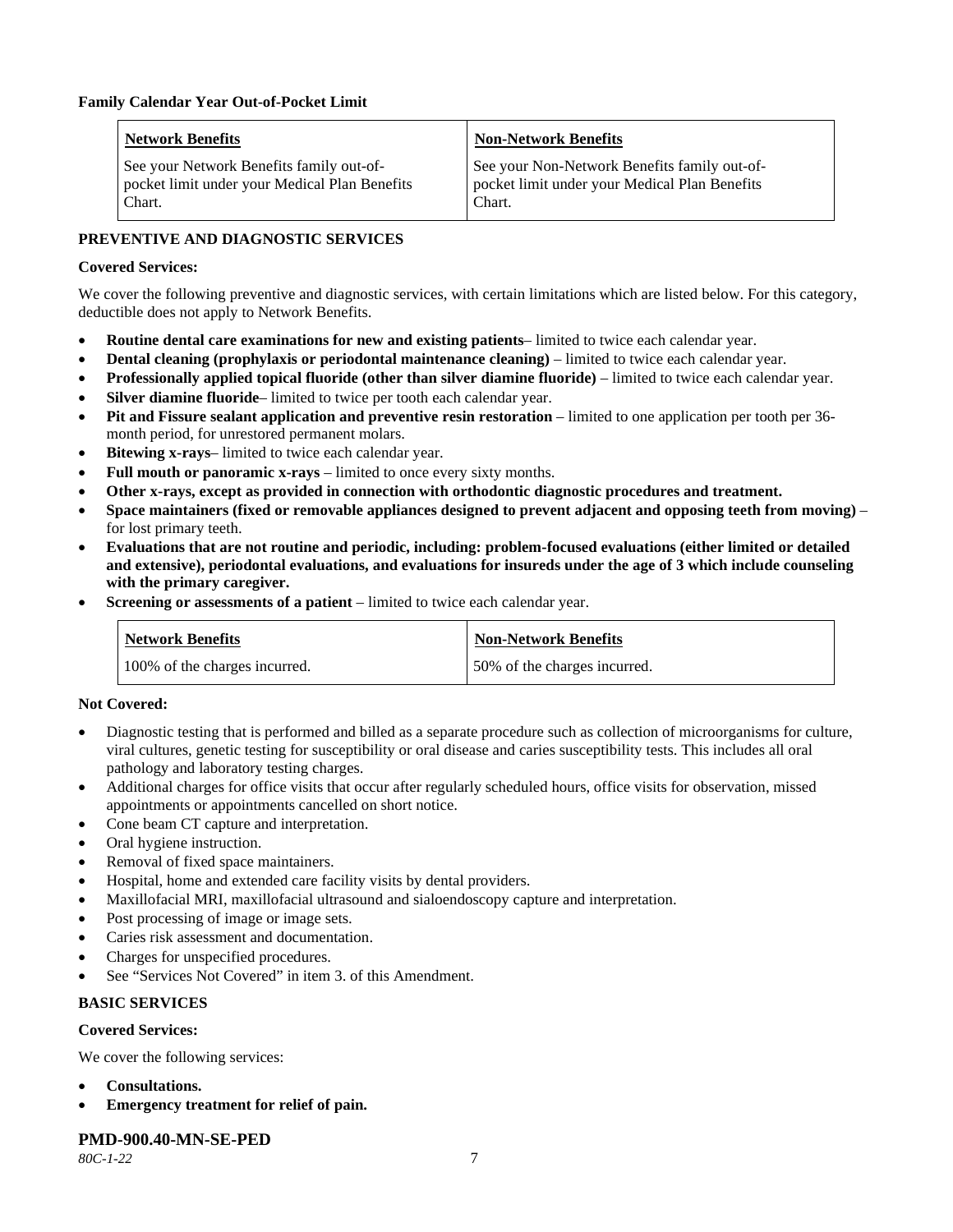- **Regular restorative services (fillings) other than posterior composites.** Restorations using customary restorative materials and stainless steel crowns are covered, when dentally necessary due to loss of tooth structure as a result of tooth decay or fracture.
- **Regular restorative services (fillings) - posterior composites (white fillings on bicuspids and molars).** Restorations using customary restorative materials and preventive resin restorations are covered, when dentally necessary due to loss of tooth structure as a result of tooth decay or fracture.
- **Oral Surgery – surgical and non-surgical extraction for the restoration of dental function.** Services include, but are not limited to, removal of impacted teeth, incision or drainage of abscesses and removal of exostosis. General anesthesia or intravenous sedation is covered, when dentally necessary, when provided by the attending dentist in a dental office setting and required to perform a covered dental procedure.
- **Periodontics (Gum Disease)** limited to once every 24 months for non-surgical treatment and once every 36 months for surgical treatment.
- **Endodontics.**

| <b>Network Benefits</b>      | Non-Network Benefits         |
|------------------------------|------------------------------|
| 80% of the charges incurred. | 50% of the charges incurred. |

## **Limitations:**

• Collection and application of autologous blood concentrate product is limited to once every 36 months.

## **Not Covered:**

- Periodontal splinting.
- Orthognathic surgery (surgery to reposition the jaws).
- Harvest of bone for use in autogenous grafting procedure.
- Charges for surgical procedures for isolation of a tooth with a rubber dam.
- Non-intravenous conscious sedation, and drugs to treat anxiety or pain.
- Charges for endodontic endosseous implants.
- Charges for intentional reimplantation (including necessary splinting).
- Charges for canal preparation and fitting of preformed dowel or post.
- Charges for temporary crowns for fractured teeth.
- Charges for surgical placement of a temporary anchorage device.
- Charges for autogenous or nonautogenous osseous, osteoperiosteal or cartilage graft of the mandible or maxilla.
- Charges for anatomical crown exposure.
- Charges for the placement of a restorative foundation for an indirect restoration.
- Charges for periradicular services and bone grafts or other material used in conjunction with periradicular surgery.
- Charges for unspecified procedures.
- See "Services Not Covered" in item 3. of this Amendment.

## **SPECIAL SERVICES**

## **Covered Services:**

We cover the following services:

- **Special Restorative Care** extraorally fabricated or cast restorations (crowns, onlays) are covered when teeth cannot be restored with customary restorative material and when dentally necessary due to the loss of tooth structure as a result of tooth decay or fracture. If a tooth can be restored with a customary restorative material, but an onlay, crown, jacket, indirect composite or porcelain/ceramic restoration is selected, benefits will be calculated using the charge appropriate to the equivalent customary restorative material.
- **Repair or recementing of crowns, inlays and onlays.**

| <b>Network Benefits</b>      | <b>Non-Network Benefits</b>  |
|------------------------------|------------------------------|
| 80% of the charges incurred. | 50% of the charges incurred. |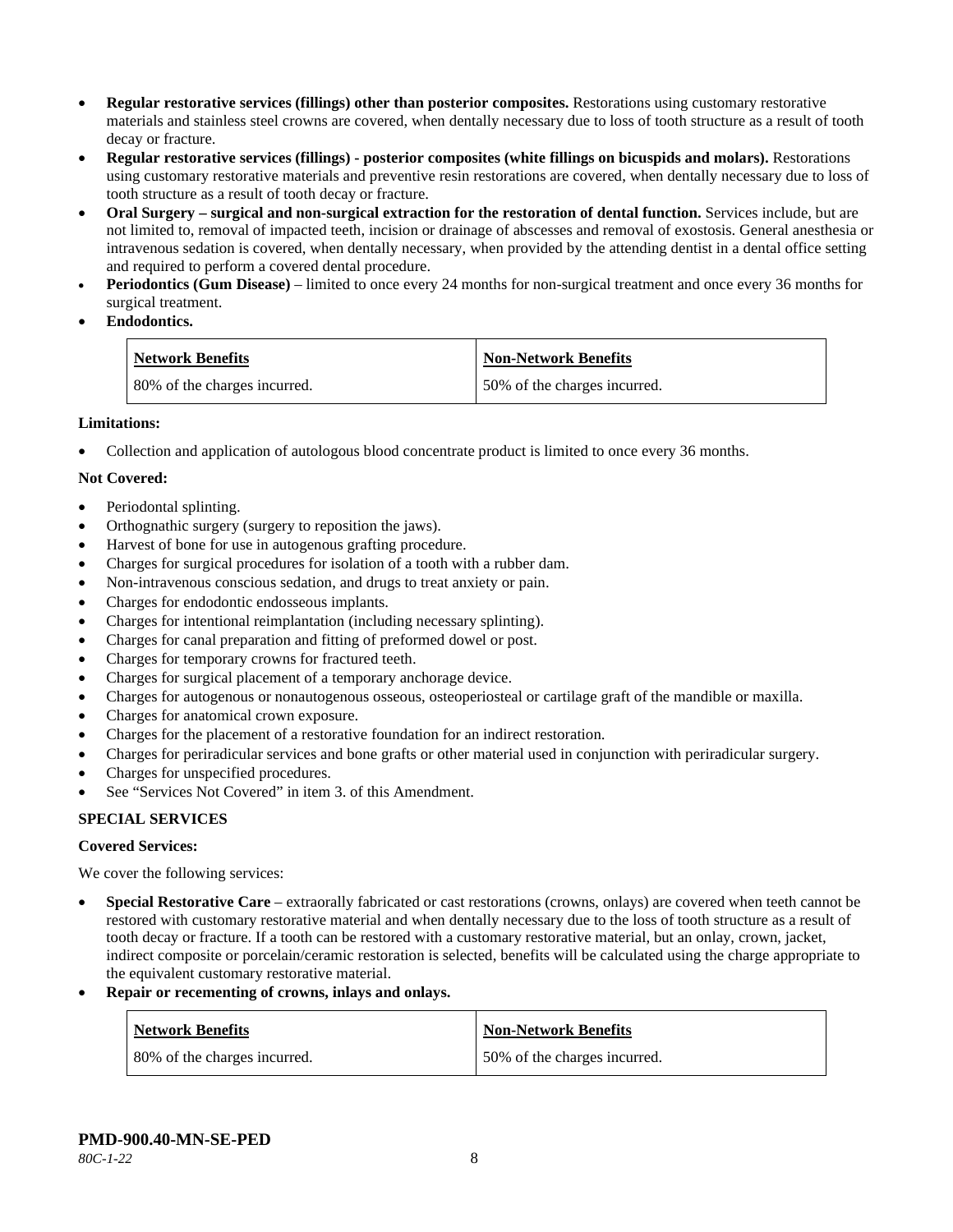## **Limitations:**

• Benefit for the replacement of a crown or onlay will be provided only after a five year period measured from the date on which the procedure was last provided, whether under this Amendment or not.

## **Not Covered:**

- Gold foil restorations.
- Onlays, veneers or partial crowns fabricated from extraorally cured composite resin or porcelain.
- Charges for unspecified procedures.
- See "Services Not Covered" in item 3. of this Amendment.

## **PROSTHETIC SERVICES**

## **Covered Services:**

We cover the following services:

- **Bridges** initial installation of fixed bridgework to replace missing natural teeth, replacement of an existing fixed bridgework by a new bridgework, the addition of teeth to an existing bridgework, and repair or recementing of bridgework are covered. A given prosthetic appliance for the purpose of replacing an existing appliance will be provided when satisfactory evidence is presented that the new prosthetic appliance is required to replace one or more teeth extracted after the existing bridgework was installed.
- **Dentures** initial installation of full removable dentures to replace missing natural teeth and adjacent structures and adjustments during the six-month period following installation are covered. If a satisfactory result can be achieved through the utilization of standard procedures and materials but a personalized appliance is selected, or one which involves specialized techniques, the charges appropriate to the least costly appliance are covered. Replacement of an existing full removable denture by a new denture is covered. A given prosthetic appliance for the purpose of replacing an existing appliance will be provided when satisfactory evidence is presented that the new prosthetic appliance is required to replace one or more teeth extracted after the existing denture was installed. Repair of dentures, or relining or rebasing of dentures more than six months after installation of an initial or replacement denture are covered.
- **Partial Dentures** Surveyed crowns which are not restorative but which are dentally necessary to facilitate the placement of a removable partial denture are covered. Initial installation of partial removable dentures to replace missing natural teeth and adjacent structures and adjustments during the six-month period following installation are covered. If a satisfactory result can be achieved by a standard cast chrome or acrylic partial denture, but a more complicated design is selected, the charges appropriate to the least costly appliance are covered. Replacement of an existing partial denture by a new denture, or the addition of teeth to an existing partial removable denture is covered. A given prosthetic appliance for the purpose of replacing an existing appliance will be provided when satisfactory evidence is presented that the new prosthetic appliance is required to replace one or more teeth extracted after the existing denture was installed. Repair of dentures, or relining or rebasing of dentures more than six months after installation of an initial or replacement denture are covered.
- **Occlusal guards** occlusal guards for the treatment of bruxism are covered, including repair and relining of occlusal guards.
- **Tissue Conditioning.**

| <b>Network Benefits</b>      | <b>Non-Network Benefits</b>  |
|------------------------------|------------------------------|
| 80% of the charges incurred. | 50% of the charges incurred. |

## **Limitations:**

- Benefit for replacement of a prosthetic appliance will be provided only (a) if the existing appliance cannot be made serviceable, and (b) after a 5 year period measured from the date on which it was installed, whether under this Amendment or not.
- Occlusal guards are limited to one every 12 months, for insureds age 13 or older.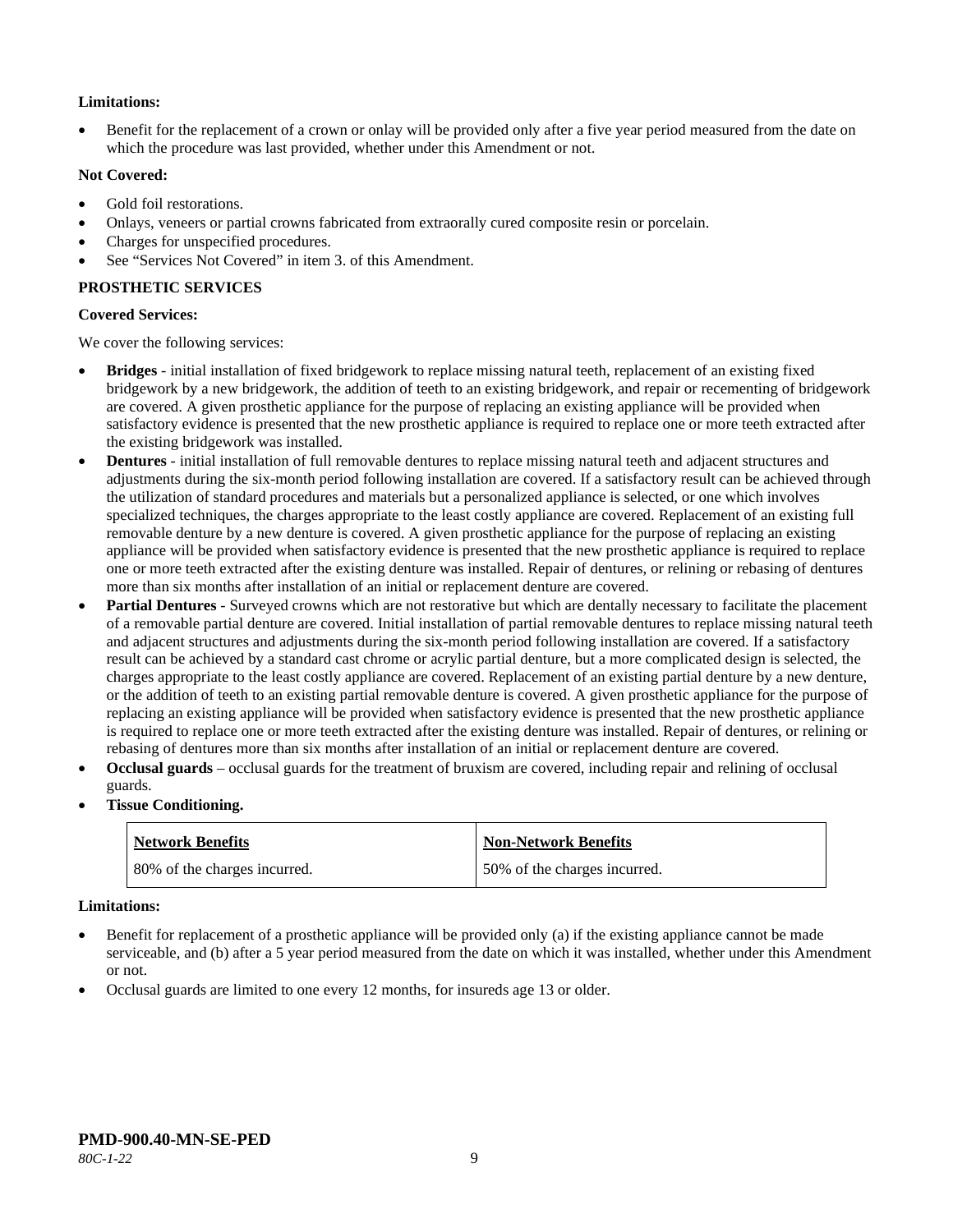## **Not Covered:**

- Services for replacement of any missing, lost or stolen dental or implant-supported prosthesis.
- Services related to a prosthetic appliance which was installed or delivered more than 60 days after termination of coverage.
- Interim prostheses.
- Connector bars, stress breakers and precision attachments.
- Provisional pontics, crowns and retainer crowns.
- Copings.
- Charges for unspecified procedures.
- See "Services Not Covered" in item 3. of this Amendment.

## **DENTAL IMPLANT SERVICES**

## **Covered Services:**

## We cover, **if dentally necessary**:

- the surgical placement of an implant body to replace missing natural teeth;
- removal and replacement of an implant body that is not serviceable and cannot be repaired after a period of at least five years from the date that the implant body was initially placed;
- initial installation of implant-supported prosthesis (crowns, bridgework and dentures) to replace missing teeth;
- replacement of an existing implant-supported prosthesis by a new implant-supported prosthesis, or the addition of teeth to an existing implant-supported prosthesis. We will replace an existing implant-supported prosthesis when satisfactory evidence is presented that (a) the new implant-supported prosthesis is required to replace one or more teeth extracted after the existing implant-supported prosthesis was installed, or (b) the existing implant-supported prosthesis cannot be made serviceable;
- repair of implant-supported prosthesis;
- other related implant services.

**Decisions about dental necessity are made by HealthPartners Insurance Company's dental directors, or their designees. If the dental directors or their designees determine that a tooth or an arch can be restored with a standard prosthesis or restoration, no benefits will be allowed for the individual implant or implant procedure. For the second phase of treatment (the prosthodontics phase of placing the implant crown, bridge, denture or partial denture), we will base benefits on the least costly, professionally acceptable alternative treatment.**

| <b>Network Benefits</b>      | <b>Non-Network Benefits</b>  |
|------------------------------|------------------------------|
| 80% of the charges incurred. | 50% of the charges incurred. |

## **Limitations:**

- Benefit for replacement of an existing implant-supported prosthesis that cannot be made serviceable will be provided only after a five year period measured from the date that the implant-supported prosthesis was initially placed, whether under this Amendment or not.
- Endosteal implants, surgical placement of an interim implant body, eposteal implants, transolsteal implants (including hardware), implant-supported complete or partial dentures, connecting bars, abutments, implant-supported crowns, and abutment supported retainers are limited to once every 5 years.
- Radiographic/surgical implant indexing is limited to once every 5 years.

## **Not Covered:**

- Charges for interim abutments or custom abutments, including placement.
- Charges for unspecified procedures.
- See "Services Not Covered" in item 3. of this Amendment.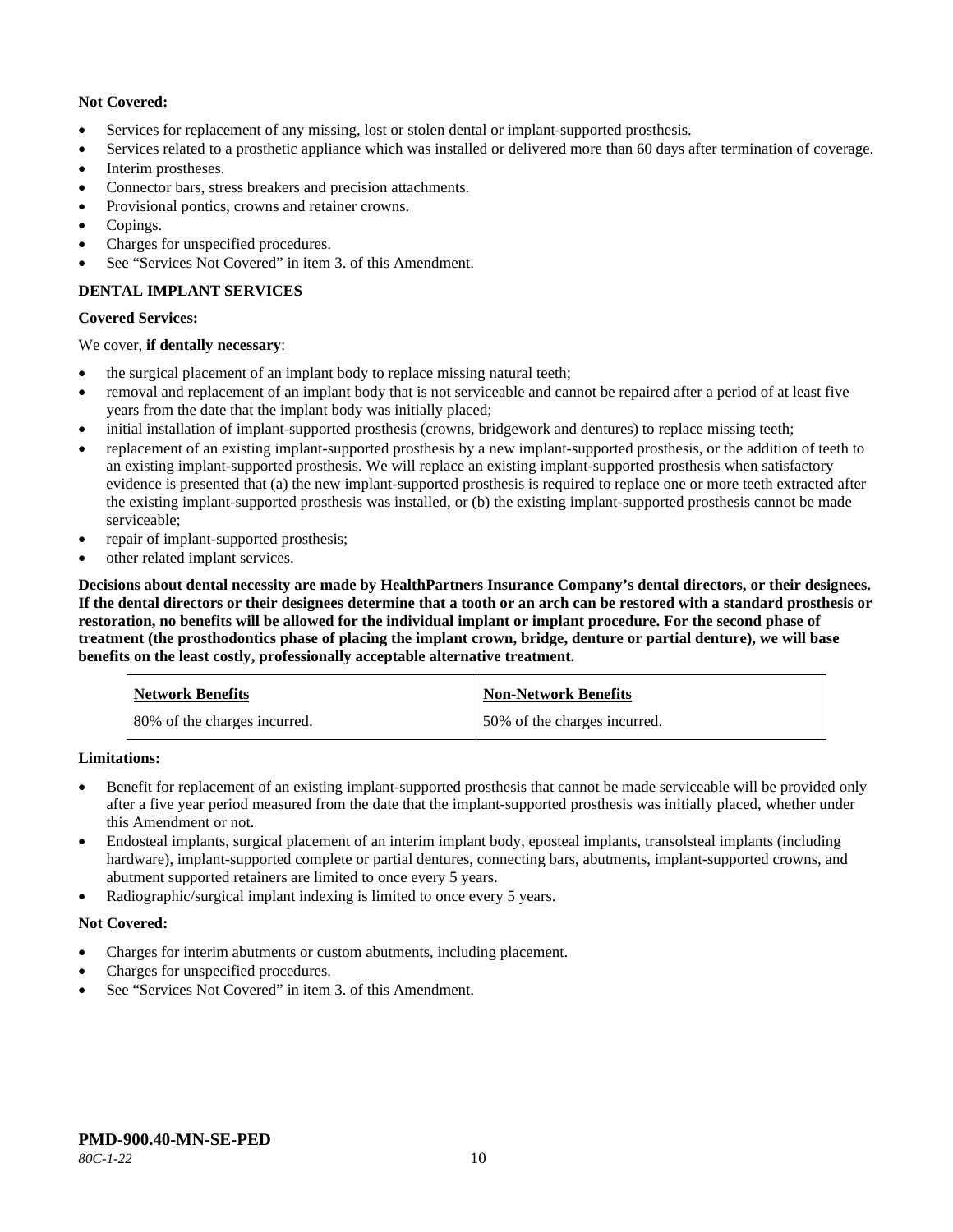## **EMERGENCY DENTAL CARE SERVICES**

## **Covered Services:**

We cover emergency dental care provided by network or non-network providers to the same extent as eligible dental services specified above and subject to the same deductibles, coinsurance and maximums.

| <b>Network Benefits</b>                                                                                                                                                                                                                | <b>Non-Network Benefits</b> |
|----------------------------------------------------------------------------------------------------------------------------------------------------------------------------------------------------------------------------------------|-----------------------------|
| Coverage level is the same as corresponding Network   Coverage level is the same as corresponding Non-<br>Benefits, depending on the type of service provided, Network Benefits, depending on the type of service<br>such as fillings. | provided, such as fillings. |

## **Not Covered:**

See "Services Not Covered" in item 3. of this Amendment.

## **CLEFT LIP AND CLEFT PALATE SERVICES**

## **Covered Services For Dependent Children:**

We cover dental services for treatment of cleft lip and cleft palate. Orthodontic treatment of cleft lip and cleft palate will be covered only if it meets the Covered Services criteria under "Orthodontic Services" below.

| <b>Network Benefits</b>                                                                                                                     | <b>Non-Network Benefits</b>                                                                                                                                                                                                                                   |
|---------------------------------------------------------------------------------------------------------------------------------------------|---------------------------------------------------------------------------------------------------------------------------------------------------------------------------------------------------------------------------------------------------------------|
| Benefits, depending on the type of service provided,<br>such as Basic Services, Special Services or<br>Orthodontic Services, if applicable. | Coverage level is the same as corresponding Network   Coverage level is the same as corresponding Non-<br>Network Benefits, depending on the type of service<br>provided, such as Basic Services, Special Services or<br>Orthodontic Services, if applicable. |

#### **Limitations:**

• To the extent that these services are covered under the medical services, they are not covered as Pediatric Dental services.

## **Not Covered:**

- Charges for unspecified procedures.
- See "Services Not Covered" in item 3. of this Amendment.

## **ORTHODONTIC SERVICES**

#### **Covered Services:**

We cover medically necessary orthodontic services necessary for the correction of severe handicapping malocclusion of teeth. Orthodontia may be considered medically necessary when the treatment is intended to correct a medical condition resulting from congenital, craniofacial or dentofacial malformations involving the teeth and requiring reconstructive surgical correction in addition to orthodontic services. Each orthodontic treatment includes:

- treatment necessary for the correction of severe handicapping malocclusion of teeth;
- initial post-treatment retainers.

Benefits will be paid over the course of orthodontic treatment.

| <b>Network Benefits</b>      | <b>Non-Network Benefits</b> |
|------------------------------|-----------------------------|
| 80% of the charges incurred. | No Coverage.                |